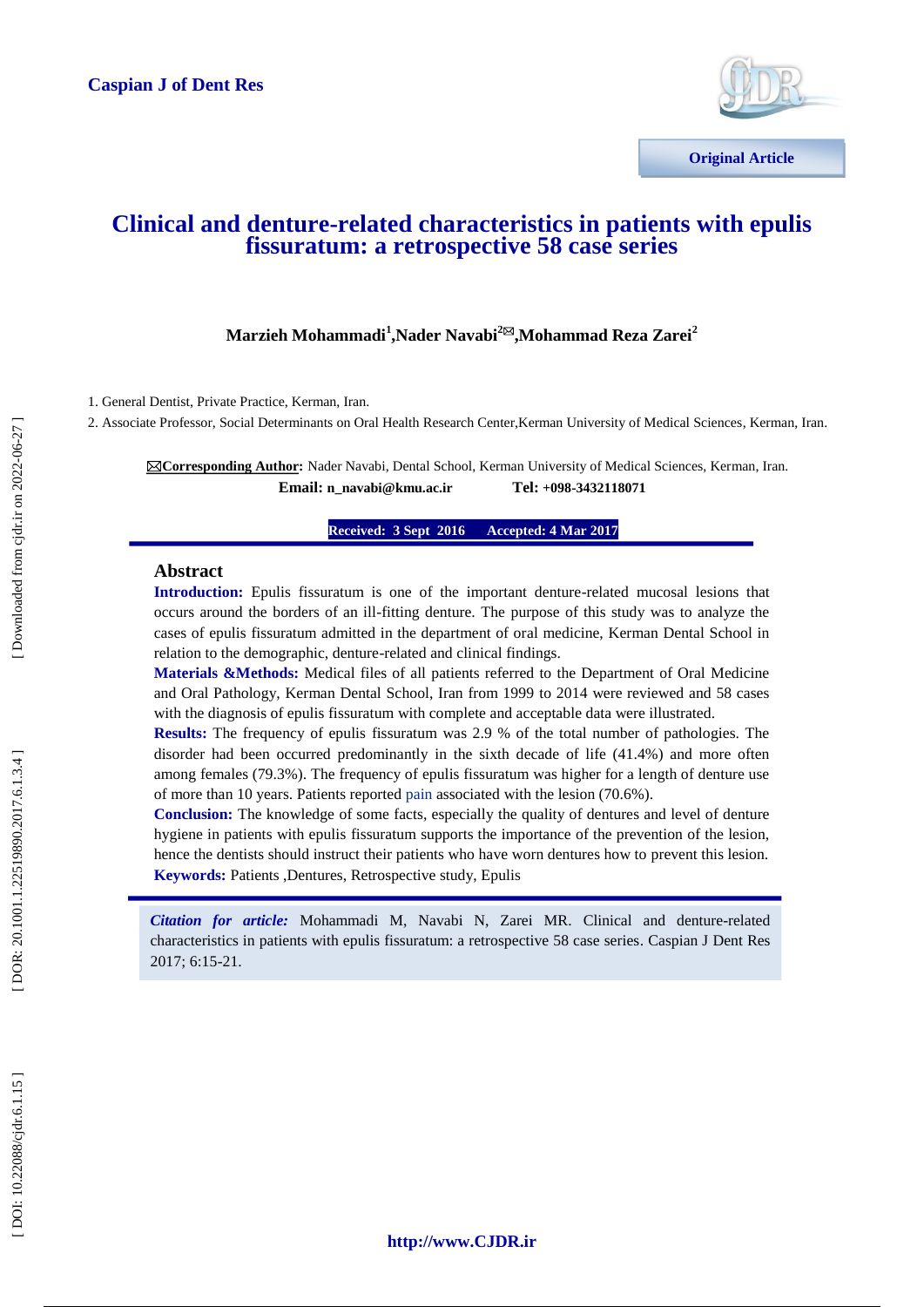

# **خصوصیات بالینی و مزتبط با دندان مصنوعی در بیماران مبتال به اپولیس فیشوراتوم : سزی گذشته نگز 85 بیمار**

**مزضیه محمدی، نادر نوابی ، محمدرضا سارعی \***

## **چکیده**

**مقدمه:** اپولیس فیشوراتوم یکی از ضایعات مخاطی مهم مرتبط با دندان مصنوعی است که در مجاورت لبه های دست دندانیکه گیر ناکافی دارد ایجاد می شود. هدف از مطالعِه حاضر، آنالیز یافته های دموگرافیک و بالینیو ویژگیهای دندان مصنوعی بیماران مبتلا به اپولیس فیشوراتوم مراجعه کننده به بخش بیماریهای دهان دانشکده دندانپزشکی کرمان بوده است.

مو**اد و روش ها:** پزونده هاى پزشکی کلیه بیماران با تشخیص اپولیس فیشوراتوم که از سال ۱۳۷۸ تا ۱۳۹۳ به بخش بیماریهای دهان و پاتولوژى دهان دانشکده دندانپزشکی کرمان ارجاع داده شده بودند مرور گردید و از این میان، ۵۸ بیماری که داده های مربوط بِ ایشاى کاهل ٍ قابل قبَل بَد، هَرد بزرسی ٍ تشزیح قزار گزفت.

**یافته ها:** وقوع اپولیس فیشوراتوم به میزان ۲/۹درصد کل ضایعات بود .این ضایعه، اغلب در دو دهه ششم و هفتم از زندگی بیماران (۴۱/۴ درصد) به میزان بالاتری در خانمهارخ داده بود (۷۹/۳درصد). اپولیس فیشوراتوم در بیمارانیکه بیش از ۱۰سال از دست دندان استفاده کرده بودند بروز بالاتری داشت و ۷۰/۶درصد از بیماران درد ناشی از ضایعه را ابراز کرده بودند.

**نتیجه گیری:** پی بردن بِه برخی از واقعیات نظیر کیفیت دست دندان و میزان رعایت بهداشت آن توسط بیماران مبتلا بِه اپولیس فیشوراتوم بیانگر اهمیت پیشگیری از بروز این ضایعه است از این رو دندانپزشکان باید بیماران استفاده کننده از دندان مصنوعی خود<br>را در زمینه پیشگیری از این ضایعه آموزش دهند.

**واژگان كلیدی:** بیماران،دندان مصنوعی، مطالعه گذشته نگر،اپولیس

**Introduction**<br>**Some of the oral mucosal lesions occur as a result** of acute and chronic irritations caused by factors associated with dentures. These lesions are known as denture-related mucosal lesions (DML).<sup>[1-5]</sup> The most common DMLs are frictional keratosis, epulis fissuratum, candidiasis, traumatic ulcers, angular cheilitis and denture stomatitis.<sup>[1,6-7]</sup> Epulis fissuratum has always been reported as the most prominent DML and it has been shown that the use of a complete denture increases the risk of this lesion three times.<sup>[8-10]</sup> The word "epulis" is a general term that refers to the hyperplasia occurring in the gingiva or in the alveolar mucosa. Epulis fissuratum is also referred to as denture granuloma, inflammatory fibrous hyperplasia, denture induced fibrous hyperplasia and denture -related hyperplasia.<sup>[9-11]</sup> Epulis fissuratum is a benign reactive hyperplasia of the fibrous connective tissue that occurs adjacent to the flanges of complete or partial ill -fitting dentures. These dentures usually have flanges longer than usual and give rise to mild and chronic irritation of the adjacent mucosa. Epulis fissuratum usually occurs in middle -aged and older adults who wear removable dentures for a long time, with a higher prevalence rate in women.<sup>[12-14]</sup> This lesion is formed as one or more folds of hyperplastic tissue between the alveolar vestibules in the labial or buccal mucosa and the flange of the denture fits between the folds. The lesion is usually painless and pink; however, some of these lesions might be erythematous and also symptomatic. Epulis fissuratum has a firm consistency, a smooth surface and varied size; this lesion might grow to involve almost the entire length of the vestibule. This lesion is more prevalent in the maxilla and also in the anterior regions.<sup>[15-18]</sup> Diagnosis is usually possible when it is observed in the immediate vicinity of the denture flange. Ulcerations are occasionally observed in the bottom of fissures of the lesion. The red and small lesions, which are mostly inflamed lesions, completely disappear when the denture is removed or its flanges are shortened. The larger fibrous lesions must be surgically removed. It is often necessary to increase the sulcus depth simultaneously with the surgical treatment. In addition, it is advisable to replace the patients' denture or reline it in order to prevent the recurrence of the lesion.  $[16-18]$  According to the results of a study

**16 Caspian J Dent Res-March** 2017, 6(1): 15-21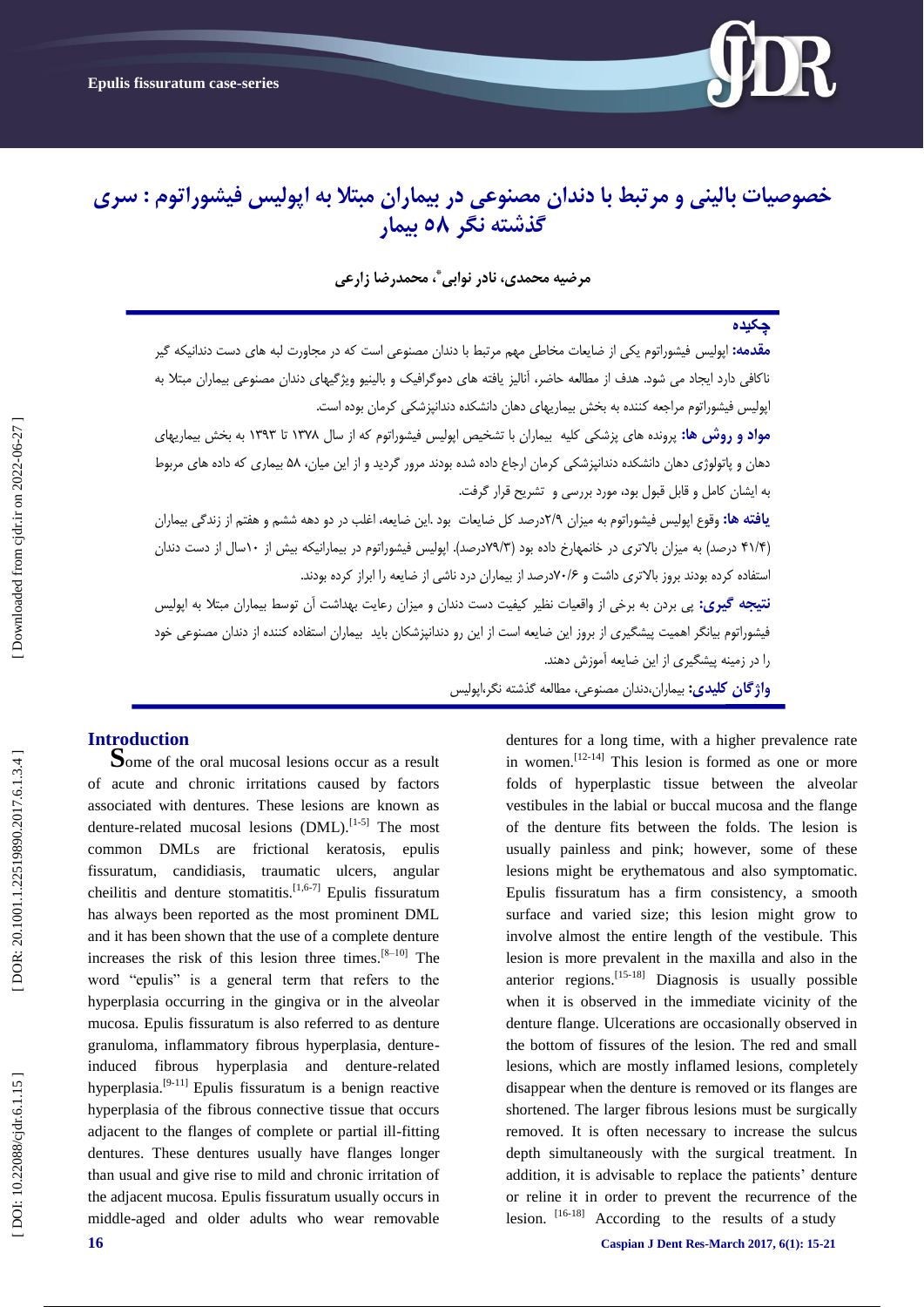

conducted in Iran in 2013, the prevalence rate of epulis fissuratum was 16.4%.[9] Although studies on DML have always regarded epulis fissuratum as one of the most common lesions, have not described its clinical characteristics. Some studies have examined this lesion in a separate class of lesions, namely a reactive hyperplasia of the soft tissue, categorizing epulis fissuratum like pyogenic granuloma, giant cell granuloma and peripheral fibroma instead of classifying it as a DML<sup>[11-</sup> 14] Some other studies have sufficed to indicate the demographic and clinical characteristics of the patients in comparison with other types of reactive hyperplasia. No case -series study has been carried out on this lesion in Iran prior to this study. The aim of this study was to evaluate the clinical manifestations of epulis fissuratum in a case series, whether as a lesion subset of DML or a reactive hyperplasia of the soft tissue .

### **Materials & Methods**

This case -series study reviewed the oral disease archives of Kerman Faculty of Dentistry (Iran), where the complete records of the patients with oral diseases have been kept since 1999. The records from 1999 to march 2015 were covered and used in this study. The clinical diagnoses of all cases in this period of time were examined and all cases with the clinical diagnosis of epulis fissuratum were collected. There was an agreement among all oral diseases specialists who had visited the patients with epulis fissuratum on the clinical diagnosis of this disease. In fact, the hyperplastic folds adjacent to the denture flange were considered as the symptom. The information of the cases diagnosed with epulis fissuratum available in the archives was included in the study. The information of the patients with this lesion was included in two sections of a designed form:

The first section consisted of items related to age, gender, type of denture (upper, lower, complete or partial), denture's age, the denture manufacturer (dentist, hygienist), denture retention (fitting, ill -fitting), denture fracture and repair history, daily hygiene and cleaning of the denture with toothbrush or cleaning products by the patient (if yes, how often) and whether the denture has suction or not.

In the second section, the characteristics of the lesion examined by the specialist of oral medicine were recorded and these contain the history of pain in the lesion, the number of folds forming the lesion,

dispersion of the lesions on the jaw and whether it has one or more focal points, the presence of ulcers and keratosis in the depth of the tissue folds, the color of the lesion ( red or the same color as the mucosa), the maximum length of the lesion (less than 2 cm, 2–4 cm, or more than 4 cm), lesion's response to symptomatic treatments (the lesions size is reduced, has not changed or has been removed), the presence of diffuse erythema or multiple nodules in the hard palate or papillary hyperplasia).<sup>[15-19]</sup> This study was done after receiving permission from the ethics committee of Kerman University of medical sciences (NO. K/92/358). The patients' personal information was kept confidential. All cases with missing data or incomplete forms were excluded from the study. Data were descriptively analyzed through SPSS 23.

### **Results**

Out of 3121 registered cases, 91 cases of epulis fissuratum were extracted from the archives showing the frequency rate of 2.9% for epulis fissuratum. After reviewing the information available on the forms, 33 cases were excluded from the study due to being incomplete, and finally the clinical information of 58 patients was reported. The mean age of the patients with epulis fissuratum in this study was 54.93±9.99 years; the youngest patient was 33 years old and the oldest one was 89 years old. The duration mean of wearing denture for patients was  $12.7\pm9.17$  years in this study; the longest and shortest periods of time were 36 years and 1 year, respectively. The information of patients and their dentures is available in Table 1 and the information on the clinical characteristics of the lesion is shown in Table 2.

There were one and two lesions in the lingual aspect of the mandible (1.7% of the total) and in the maxillary facial and lingual aspects (3.4% of the total), respectively. Ten patients (17.2%) had lesion in both the mandible and maxilla. The results of the responses to symptomatic treatment in 9 patients (6.9%) showed no change in the lesion and complete regression of the lesion in response to the symptomatic treatment was observed in one patient (1.7%). the dysplasia results were not reported by the pathologist in any of cases. Ten patients (17.2%) were affected inflammatory papillary hyperplasia in their palate and also 28 patients (48.2%) suffered from erythema in their palate simultaneously. Figures 1: (a) to (c) (Intraoral photographs of mandibular (a, b) and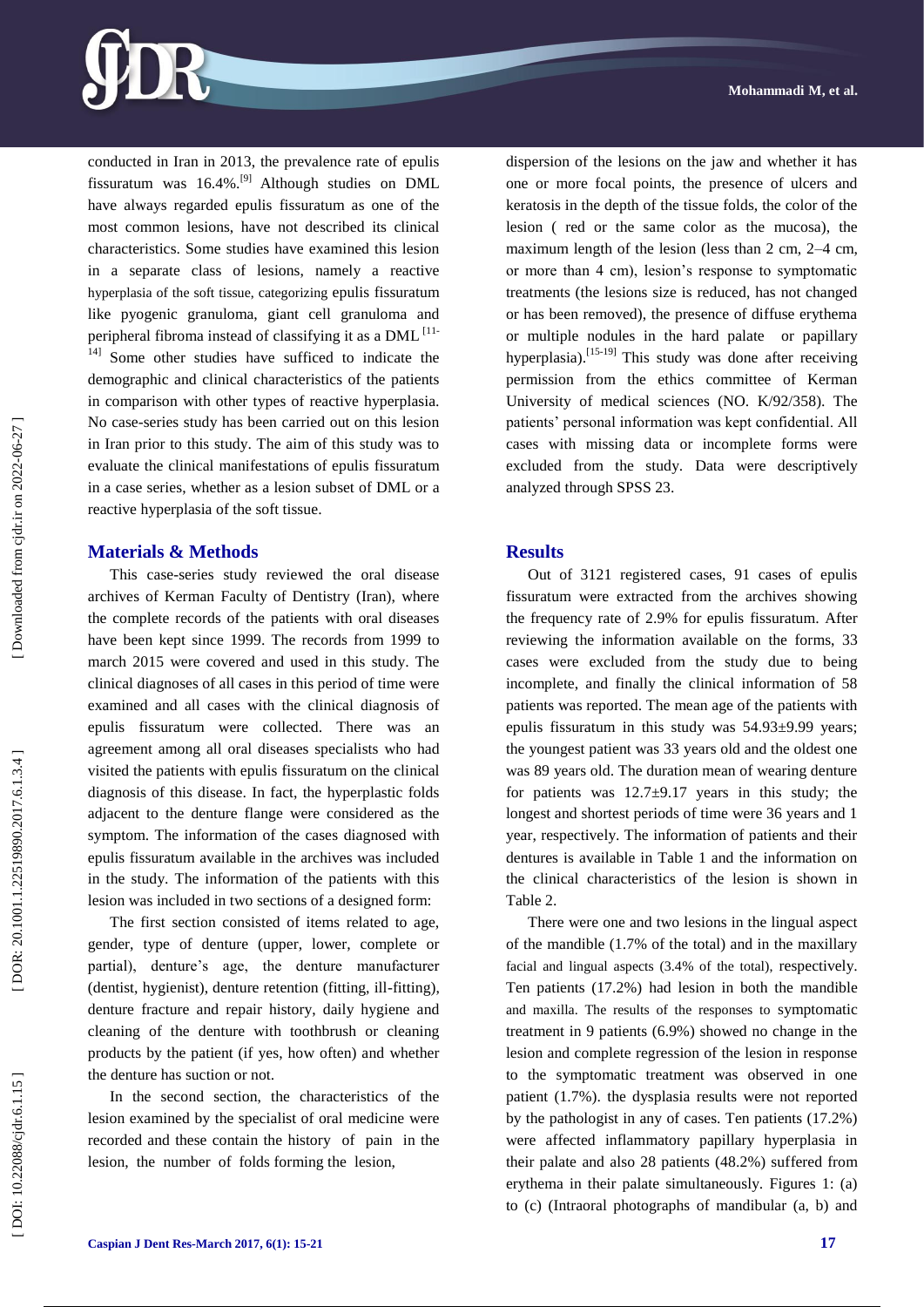maxillary (c) arch) show epulis fissuratum; hyperplastic folds in the affected mucosa; over the alveolar ridge extending to the vestibule sulcus in three cases.

# **Table1. Demographic and denture -related data of 58**

| studied patients                                            |                     |                  |                |
|-------------------------------------------------------------|---------------------|------------------|----------------|
| <b>Variable</b>                                             | <b>Groups</b>       | <b>Frequency</b> | <b>Percent</b> |
| Gender                                                      | Male                | 12               | 20.7           |
|                                                             | Female              | 46               | 79.3           |
| Age (Year)                                                  | < 50                | 20               | 34.5           |
|                                                             | $50 - 60$           | 24               | 41.4           |
|                                                             | 60-70               | 10               | 17.2           |
|                                                             | $>^{\vee}$          | $\overline{4}$   | 6.9            |
| History of denture                                          | $<$ 5               | 15               | 25.9           |
| fabrication                                                 | $0 - 10$            | 12               | 20.7           |
| (Year)                                                      | >10                 | 31               | 53.4           |
| Denture                                                     | Dentist             | 25               | 43.1           |
| manufacturer                                                | Oral hygienist      | 33               | 56.9           |
| Retention of                                                | Proper              | 38               | 65.5           |
| maxillary denture                                           | Unacceptable        | 20               | 34.5           |
| <b>Retention of</b>                                         | Proper              | 22               | 37.9           |
| mandibular denture                                          | Unacceptable        | 36               | 62.1           |
| History of fixing                                           | Yes                 | 14               | 24.1           |
| denture                                                     | No                  | 44               | 75.9           |
| Daily washing of                                            | Yes                 | 43               | 74.2           |
| denture by patient                                          | N <sub>o</sub>      | 15               | 25.8           |
|                                                             |                     | 53               | 91.4           |
| Type of denture                                             | Complete<br>Partial |                  |                |
|                                                             |                     | 5                | 8.6            |
| Frequency of denture                                        | Once                | 15               | 34.8           |
| daily washing                                               | Twice               | 12               | 27.9           |
|                                                             | Three times         | 16               | 37.3           |
| Table 2. Clinical data about lesions of 58 studied patients |                     |                  |                |
| <b>Variables</b>                                            | <b>Groups</b>       | <b>Frequency</b> | <b>Percent</b> |
| Number of tissue folds                                      | One<br>Two          | 18<br>23         | 31<br>39.7     |
|                                                             | Three               | 8                | 13.8           |
|                                                             | More                | 9                | 15.5           |
| Pain reporting                                              | Yes                 |                  |                |
|                                                             |                     |                  |                |
|                                                             |                     | 41               | 70.6           |
|                                                             | No                  | 17               | 29.4           |
| Maxillary distribution                                      | Focal<br>Multifocal | 11<br>12         | 47.8<br>52.2   |
| Mandibular distribution                                     | Focal               | 26               | 60.4           |
|                                                             | Multifocal          | 17               | 39.6           |
| Ulcer in depth of folds                                     | Yes                 | 32               | 55.1           |
|                                                             | No                  | 26               | 44.9           |
| Keratosis adjacent to the                                   | Yes                 | 10               | 17.2           |
| lesions                                                     | No                  | 48               | 82.2           |
| Color in comparison to                                      | Redder              | 20               | 34.4           |
| adjacent mucosa                                             | Same                | 38               | 65.5           |
| Surface of lesion                                           | Smooth              | 50               | 86.2           |
|                                                             | Rough               | 8                | 13.8           |
| Maximum length of                                           | $\overline{c}$      | 16               | 27.6           |
| lesion(centimeter)                                          | $2 - 4$<br>>4       | 30<br>12         | 51.7<br>20.7   |





**Figure 1 (a): Clinical photograph showing hyperplastic folds on the left mandibular ridge of a 53 -years old male. (b) An exophytic mass on the labial vestibule of a 50 years old male. (c) Clinical aspect of epulis fissuratum in the maxillary alveolar ridge of a 59 -years old female**

### **Discussion**

This study intends to describe the clinical characteristics of a large number of cases (58 patients) with epulis fissuratum lesion, who were diagnosed and treated in a 15 -year period. Firoozmand et al. has reported the clinical characteristics of 50 patients with this lesion in a 22 year period in a similar study.<sup>[20]</sup> Studies on denture wearers indicated the prevalence rate of 8.4-16.4% for this lesion  $[8, 9]$  however, the mentioned prevalence rate was related to the population of denture wearers and it seems that there is a relationship between the prevalence of this lesion and other mucosal lesions caused by dentures and other factors such as the quality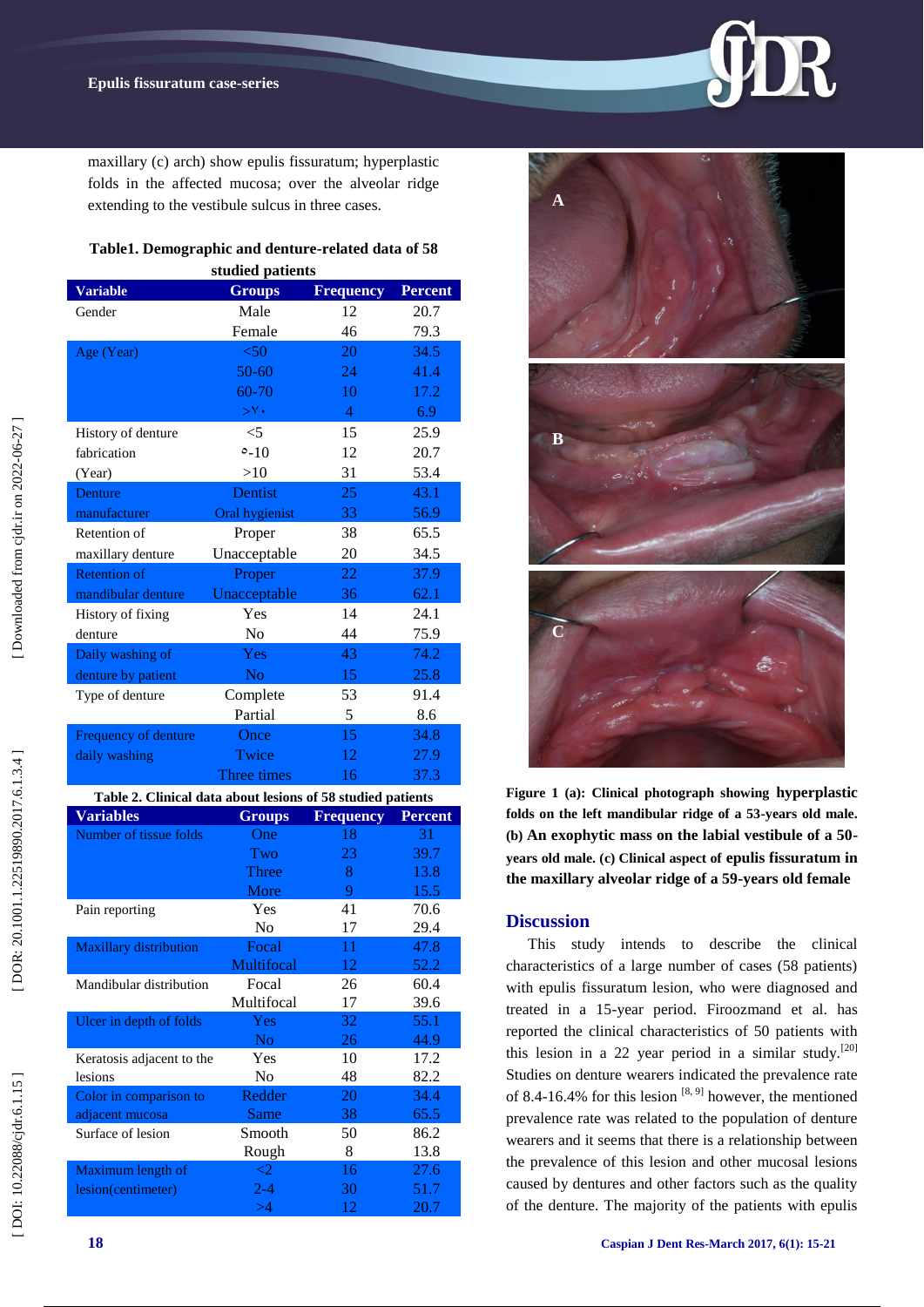

fissuratum in the study were female (79.3%), consistent with the results of studies by Coelho, Firoozmand and Canger.<sup>[19-21]</sup> Higher life expectancy of women, higher number of dental visits among women, higher number of women wearing dentures compared to men with the same age, the higher number of women wearing dentures due to esthetic reasons and mucosal atrophy after menopause, which makes the thin mucosa even more sensitive to chronic irritation have been mentioned as the main reasons of the higher prevalence of this lesion among women compared to men.

The mean age of the patients in this study was 54.93 and most of them were in their 50s (the 6th decade of their lives) (41.4%). The mean age of the patients in Firoozmand study was 42.2 and the oldest group of these patients was in their 50s (34%) and the patients in the study conducted by Coelho were in their 50s and 60s. As mentioned above, the mean age of the patients and the highest age group among them in this study are higher than similar studies conducted in Brazil.<sup>[19, 20]</sup> The higher incidence of denture-related lesions in the younger age group could indicate that patients in the community under study (Iran) lose their teeth at younger ages and the average age of the first time of denture wearing is lower in these communities.

In the present study, majority of patients had been wearing their dentures more than ten years (53.4 %) that is similar to a study by Canger (68.5%). However, the longest period of time since a patient started wearing dentures was reported 6–10 years among those with epulis fissuratum in Coelho study.<sup>[19, 21]</sup> It seems that the patients' resistance against replacing or repairing the dentures enhances with age increase and these treatments become harder due to their physical conditions. There is a direct relationship between time and the rate of chronic trauma by dentures to the tissues adjacent to them. Therefore, clinicians have asserted that the useful life for a denture is 5 years and the denture needs replacement or some maintenance due to the resorption of lower alveolar ridge after this period. In the present study, 70.6% of the patients stated the symptoms of pain caused by the lesion, similar to the results reported by Firoozmand (70%).<sup>[20]</sup> The pain that the patients experienced because of the lesion can be a result of mucosal ulcerations caused by the denture flange trauma in the depth of the lesion folds, secondary infections of the lesion or factors such as Candida infection or the pressure caused by patient's prosthesis on the adjacent mucosal tissues. The occurrence of epulis fissuratum on the mandible was more prevalent than the maxilla (43 cases versus 23 cases). Canger also reported higher prevalence on the mandible  $(53.3\%)$ .<sup>[21]</sup> Histopathological assessment of our cases exhibited no evidence of dysplasia. Coelho reported no evidence of dysplasia in 3.8% of the cases in the histopathologic analysis of 524 cases of epulis fissuratum.[19] Dysplasia rarely occurs in the immediate vicinity of denture flanges; however, chronic irritation of the oral cavity for a long time is always followed by the possibility of premalignant and even malignant lesions. In the present study, like other studies, the majority of lesions with ulcerations or proliferative changes were caused by complete dentures, in comparison with partial dentures.[19, 21] Inflammatory papillary hyperplasia of the palate was observed in 17.2% of the patients in this study, consistent with Canger's study, in which the simultaneous occurrence of two lesions was 15%. This lesion is one of the important mucosal lesions like epulis fissuratum, and the simultaneous occurrence of these two lesions can be considered a "combination syndrome".<sup>[21]</sup>

The average length of 2 -4 cm was the most common size of this lesion (51.7%). However, this aspect has not been mentioned in other studies. In addition, one of the strengths of this study was the report of the prevalence of the clinical factors, including distribution of one or more focal lesions, ulcers in the depth of the folds and keratosis adjacent to the lesions, the predominant color of the lesion and the number of its folds, which were not highlighted in similar studies. The color of the lesions in this study was the same as the adjacent mucosa (65.6%), with a smooth surface (86.2%) as stated in the literature.<sup>[15-17]</sup>

It seems that similar studies have neglected the evaluation of two important factors causing epulis fissuratum: the quality of dentures and its poor denture hygiene. However, these two factors, the denture fabrication (quality) items such as the manufacturer, denture retention, history of its maintenance or repair and being equipped with suction and hygiene items such as the number of times that the patient washed the denture and whether the patients washed the denture on a daily basis or not, were evaluated in the current study. It is a fact that wearing dentures puts the patients at risk of certain mucosal lesions in a way that the prevalence of mucosal lesions in edentulous patients who do not wear dentures is only 16.7%, compared to the 50 -58.2% prevalence rate of these lesions in denture wearers  $[6, 7, 10]$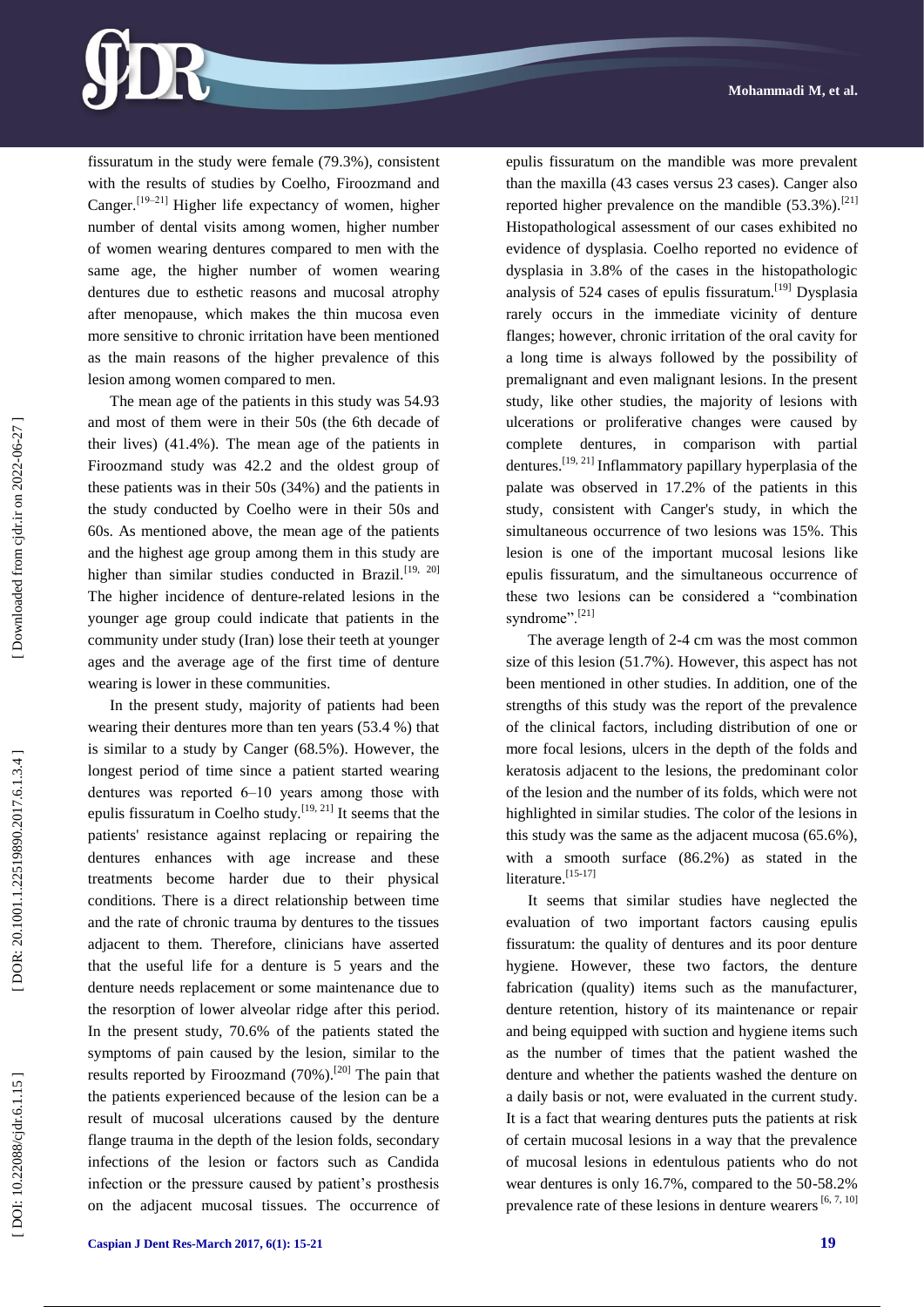

One of the limitations of case -series is describing the clinical characteristics of the lesions in a cross sectional manner. Therefore, in order to closer look at the impact of the denture -related effects on epulis fissuratum establishment, longitudinal studies are recommended in this ground.

## **Conclusion**

The modern dentistry requires the dentists to acquire the necessary knowledge in order to protect the health of the oral tissues and prevent the chronic diseases of the oral mucosa. One of the necessary conditions to prevent the occurrence of these epulis fissuratum lesions is to perform standard prosthetic treatments on the patients and carry out the necessary maintenance procedures of the denture as soon as possible. As you can see, 56.9% of the dentures were manufactured by an oral hygienist, with an apparent relationship with the patients' lack of knowledge on the necessity of visiting a prosthodontist and also with economic issues. One of the most important responsibilities of the dentists at the time the denture is delivered to the patients is to provide specific instructions in order to protect the health of the mucosal tissues under the denture. The maintenance and hygiene -related advice such as how to wash the denture and the length of wearing the dentures throughout the day and also recommendations on regular visits to make sure of the health of the tissues under the denture over time are among these necessary instructions.

### **Acknowledgement s**

The authors wish to thank sincere cooperation of Social Determinants on Oral Health Research Center, Kerman University of Medical Sciences. The authors declare no conflict of interest.

**Funding: T**his study was a part of a thesis (Kerman Dental School No. 922) and research project (GrantNo. 92/282) and funded by Kerman University of Medical Sciences.

### **Authors' contributions**

The study design,Analysis of data, drafting of the manuscript and critical revision of the manuscript for important intellectual content were performed by Nader Navabi. The study data were collected by Marzieh Mohammadi and the study supervision was performed by Mohammad Reza Zarei.

### **References**

- 1.[Mandali G,](https://www.ncbi.nlm.nih.gov/pubmed/?term=Mandali%20G%5BAuthor%5D&cauthor=true&cauthor_uid=20579108) [Sener ID,](https://www.ncbi.nlm.nih.gov/pubmed/?term=Sener%20ID%5BAuthor%5D&cauthor=true&cauthor_uid=20579108) [Turker SB,](https://www.ncbi.nlm.nih.gov/pubmed/?term=Turker%20SB%5BAuthor%5D&cauthor=true&cauthor_uid=20579108) [Ulgen H.](https://www.ncbi.nlm.nih.gov/pubmed/?term=Ulgen%20H%5BAuthor%5D&cauthor=true&cauthor_uid=20579108) Factors affecting the distribution and prevalence of oral mucosal lesions in complete denture wearers. [Gerodontology](http://www.ncbi.nlm.nih.gov/pubmed/20579108) 2011; 28:97 -103.
- 2. [Jainkittivong A,](https://www.ncbi.nlm.nih.gov/pubmed/?term=Jainkittivong%20A%5BAuthor%5D&cauthor=true&cauthor_uid=20461847) [Aneksuk V,](https://www.ncbi.nlm.nih.gov/pubmed/?term=Aneksuk%20V%5BAuthor%5D&cauthor=true&cauthor_uid=20461847) [Langlais RP.](https://www.ncbi.nlm.nih.gov/pubmed/?term=Langlais%20RP%5BAuthor%5D&cauthor=true&cauthor_uid=20461847) Oral mucosal lesions in denture wearers. [Gerodontology](http://www.ncbi.nlm.nih.gov/pubmed/20461847) 2010; 27:26 -32.
- 3. [Freitas JB,](https://www.ncbi.nlm.nih.gov/pubmed/?term=Freitas%20JB%5BAuthor%5D&cauthor=true&cauthor_uid=18405273) [Gomez RS,](https://www.ncbi.nlm.nih.gov/pubmed/?term=Gomez%20RS%5BAuthor%5D&cauthor=true&cauthor_uid=18405273) [De Abreu MH,](https://www.ncbi.nlm.nih.gov/pubmed/?term=De%20Abreu%20MH%5BAuthor%5D&cauthor=true&cauthor_uid=18405273) [Ferreira E](https://www.ncbi.nlm.nih.gov/pubmed/?term=Ferreira%20E%20Ferreira%20E%5BAuthor%5D&cauthor=true&cauthor_uid=18405273)  [,Ferreira E.](https://www.ncbi.nlm.nih.gov/pubmed/?term=Ferreira%20E%20Ferreira%20E%5BAuthor%5D&cauthor=true&cauthor_uid=18405273) Relationship between the use of full dentures and mucosal alterations among elderly Brazilians. [J Oral Rehabil](http://www.ncbi.nlm.nih.gov/pubmed/18405273) 2008; 35:370 -4.
- 4. [Coelho CM,](https://www.ncbi.nlm.nih.gov/pubmed/?term=Coelho%20CM%5BAuthor%5D&cauthor=true&cauthor_uid=15009597) [Sousa YT,](https://www.ncbi.nlm.nih.gov/pubmed/?term=Sousa%20YT%5BAuthor%5D&cauthor=true&cauthor_uid=15009597) [Daré AM.](https://www.ncbi.nlm.nih.gov/pubmed/?term=Dar%C3%A9%20AM%5BAuthor%5D&cauthor=true&cauthor_uid=15009597) Denture -related oral mucosal lesions in a Brazilian school of dentistry. J Oral Rehabil 2004; 31:135-9.
- 5. [MacEntee MI,](https://www.ncbi.nlm.nih.gov/pubmed/?term=MacEntee%20MI%5BAuthor%5D&cauthor=true&cauthor_uid=9655042) [Glick N,](https://www.ncbi.nlm.nih.gov/pubmed/?term=Glick%20N%5BAuthor%5D&cauthor=true&cauthor_uid=9655042) [Stolar E.](https://www.ncbi.nlm.nih.gov/pubmed/?term=Stolar%20E%5BAuthor%5D&cauthor=true&cauthor_uid=9655042) Age, gender, dentures and oral mucosal disorders .Oral Dis 1998; 4:32 -6.
- 6.Martori E, Ayuso -Montero R, Martinez -Gomis J, Viñas M, Peraire M. Risk factors for denture -related oral mucosal lesions in a geriatric population. [J](https://www.ncbi.nlm.nih.gov/pubmed/?term=Martori+E%2C+Ayuso-Montero+R%2C+Martinez-Gomis+J%2C+Vi%C3%B1as+M%2C+Peraire+M.+Risk+factors+for+denture-related+oral+mucosal+lesions+in+a+geriatric+population.+J+Prosthet+Dent+2014)  [Prosthet Dent](https://www.ncbi.nlm.nih.gov/pubmed/?term=Martori+E%2C+Ayuso-Montero+R%2C+Martinez-Gomis+J%2C+Vi%C3%B1as+M%2C+Peraire+M.+Risk+factors+for+denture-related+oral+mucosal+lesions+in+a+geriatric+population.+J+Prosthet+Dent+2014) 2014; 111:273 -9.
- 7. da Silva HF, Martins -Filho PR, Piva MR. Denture related oral mucosal lesions among farmers in a semi -arid northeastern region of brazil. Med Oral Patol Oral Cir Bucal 2011; 16:e740 -4.
- 8 .Patil S, Yadav N, Patil P, Kaswan S. Prevalence and the relationship of oral mucosal lesions in tobacco users and denture wearers in the north Indian population. J Family Community Med 2013; 20:187 - 91.
- 9. Atashrazm P, Sadri D. Prevalence of oral mucosal lesions in a group of Iranian dependent elderly complete denture wearers. J Contemp Dent Pract 2013; 14:174 -8.
- 10.Moskona D, Kaplan I. Oral lesions in elderly denture wearers. ClinPrev Dent 1992; 14:11 -4.
- 11. Zarei MR, Chamani G, Amanpoor S. Reactive hyperplasia of the oral cavity in kerman province, iran: a review of 172 cases. Br J Oral MaxillofacSurg 2007; 45: 288 -92.
- 12. [AlaAghbali A,](https://www.ncbi.nlm.nih.gov/pubmed/?term=Ala%20Aghbali%20A%5BAuthor%5D&cauthor=true&cauthor_uid=22991605) [VosoughHosseini S,](https://www.ncbi.nlm.nih.gov/pubmed/?term=Vosough%20Hosseini%20S%5BAuthor%5D&cauthor=true&cauthor_uid=22991605) Harasi B, Janani M, Mahmoudi SM. Reactive hyperplasia of the oral cavity: a survey of 197 cases in tabriz, northwest iran. J Dent Res Dent Clin Dent Prospects 2010; 4: 87 -9.
- 13.Amirchaghmaghi M, Mohtasham N, MosannenMozafari P, Dalirsani Z. Survey of reactive hyperplastic lesions of the oral cavity in